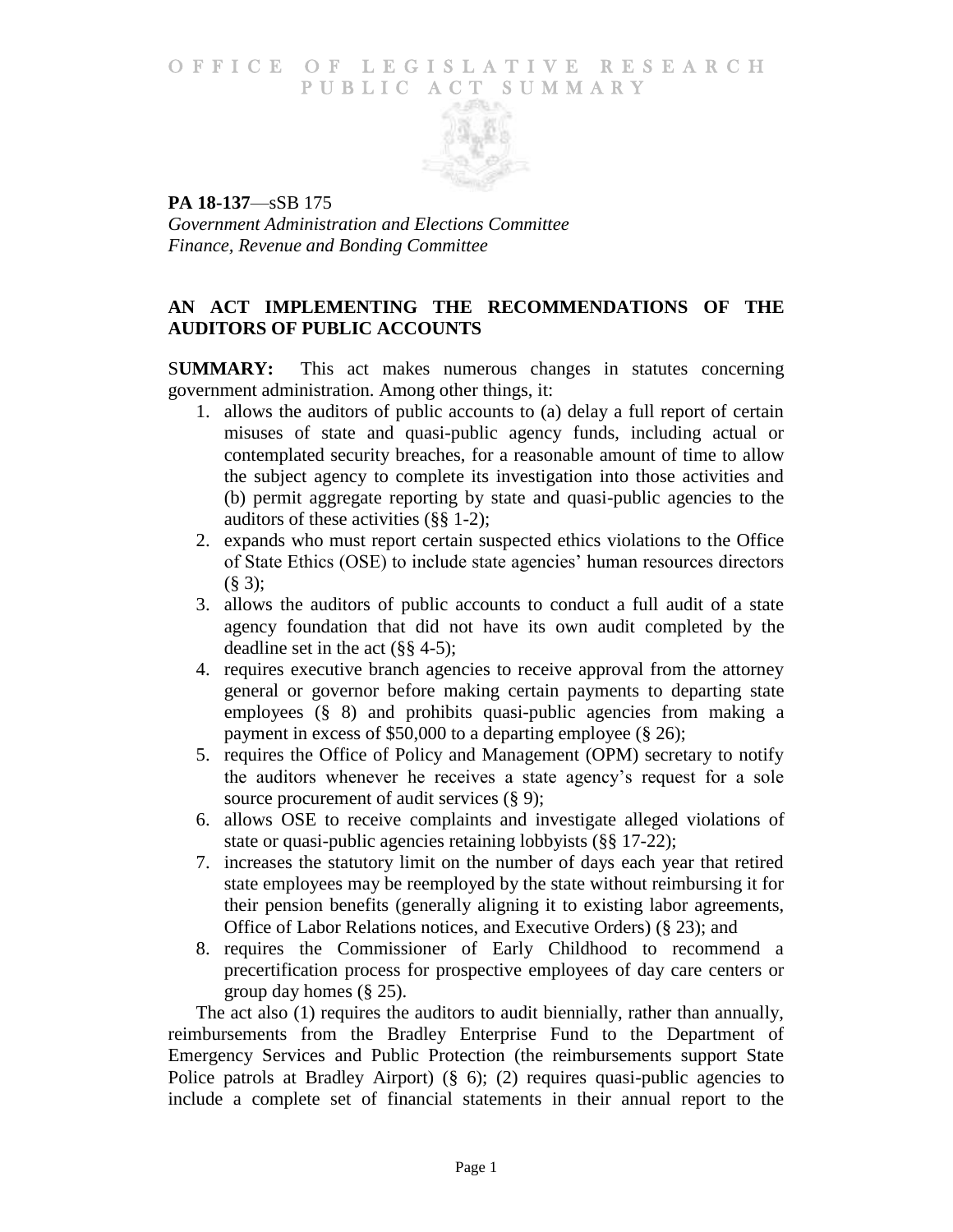governor and the auditors (prior law requires that they include a balance sheet only)  $(\S 7)$ ; and  $(3)$  reduces, from \$500,000 to \$100,000, the required amount in the Brokered Transaction Guaranty Fund (§ 24).

The act makes minor and technical changes, including (1) eliminating conflicting language related to the Surety Bail Bond Agent Examination Account to clarify that account funds can lapse  $(\S 10)$  and  $(2)$  repealing obsolete statutes concerning sheriffs (§ 27).

EFFECTIVE DATE: Various, see below; provisions on the bail bond account (§ 10) and guaranty fund (§ 24) take effect July 1, 2018.

### §§ 1 & 2 — MISUSE OF STATE FUNDS

Under existing law, the auditors of public accounts must immediately report, to the governor, comptroller, House and Senate clerks, and attorney general, any actual or contemplated (1) unauthorized, illegal, irregular, or unsafe handling or expenditure of state agency funds or (2) breakdowns in the safekeeping of any other state agency resources. The act extends these requirements to quasi-public agency funds and resources.

By law, boards of trustees of state institutions, state agency heads, boards, commissions, other state agencies responsible for state property and funds, and quasi-public agencies must promptly notify the auditors and the comptroller of any misuses of state funds described above. The act additionally requires them to do so for security data breaches, defined as unauthorized access to or unauthorized acquisition of electronic files, media, databases, or computerized data containing personal information when access has not been encrypted or secured by another method that renders the information unreadable or unusable.

The act allows the auditors to permit aggregate reporting of any of these matters in a manner and schedule that they determine. In cases where a state or quasi-public agency is still investigating such a matter, and subject to the attorney general's approval, the act also allows the auditors to give the agency a reasonable period of time to conduct the investigation before the auditors notify the governor, comptroller, and House and Senate clerks. The auditors must immediately notify the attorney general of such a delay.

EFFECTIVE DATE: Upon passage, except the provisions on the irregular handling of state and quasi-public funds and security breaches and aggregate reporting to auditors (§ 2) are effective October 1, 2018.

# § 3 — REPORTS OF SUSPECTED ETHICS VIOLATIONS

The act requires any person in charge of a state agency's human resources to report to OSE when he or she reasonably believes that a person has violated the Code of Ethics for Public Officials or any law or regulation concerning ethics in state contracting. Existing law already requires commissioners, deputy commissioners, state or quasi-public agency heads or deputies, and state agency procurement and contracting heads to report these suspected violations. EFFECTIVE DATE: October 1, 2018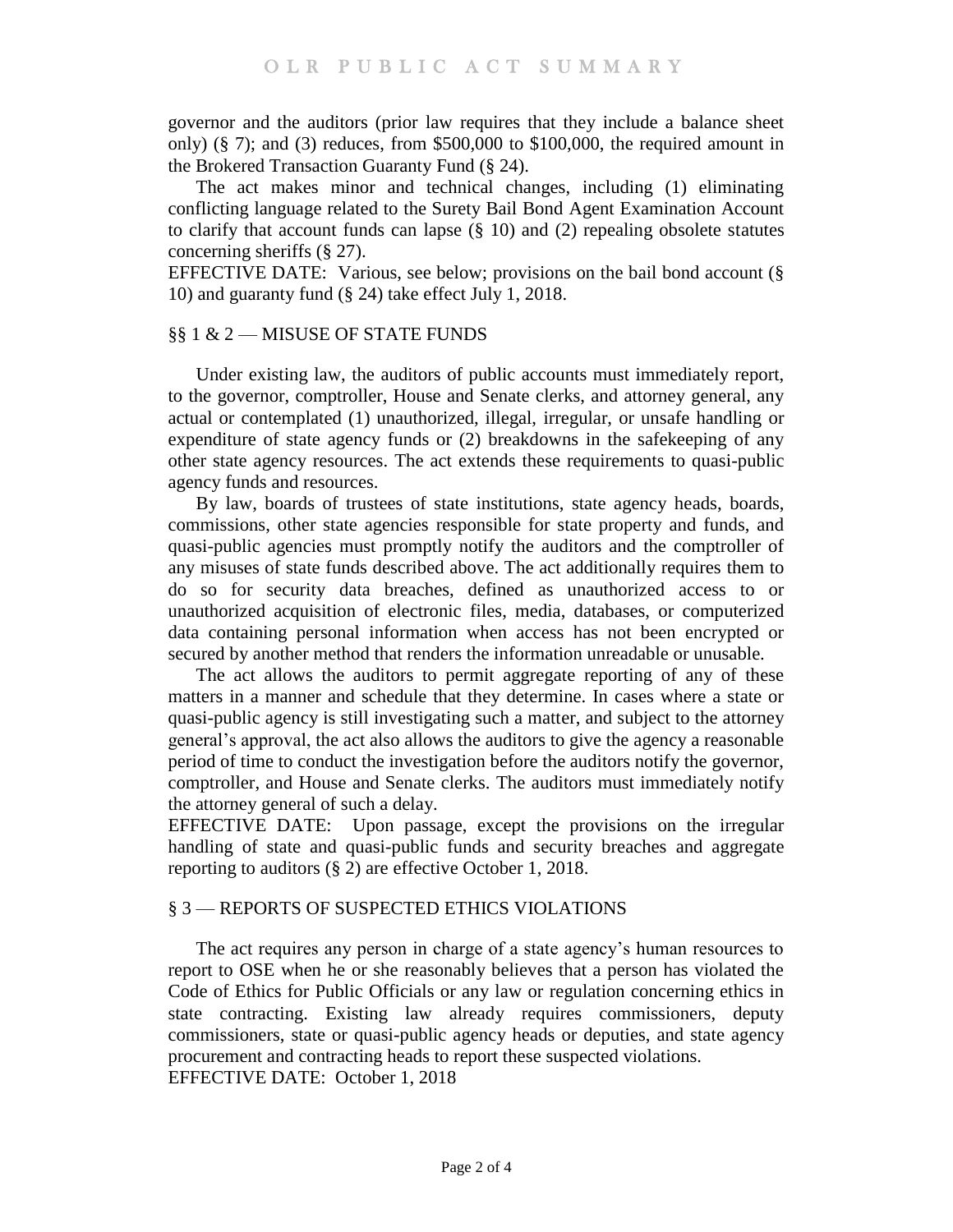### §§ 4 & 5 — FOUNDATION AUDITS

State law requires that certain state agency foundations (i.e., nonprofit entities established for fundraising purposes) be audited every year or once every three years, depending on their total earnings per fiscal year. The act increases the threshold for annual audits from \$100,000 to \$250,000, thus generally requiring foundations with receipts and investment earnings under \$250,000 to have audits completed every three years. By law, the audits must be conducted by an independent certified public accountant or, if the agency requests it, by the auditors of public accounts.

The act requires that these audits be completed, and copies submitted to the attorney general and state agency's executive authority, within six months after the audited fiscal year ends. (Prior law did not establish a submission deadline.) In addition, the act allows the auditors of public accounts to conduct a full audit of a foundation that did not have its own audit completed by the six-month deadline. EFFECTIVE DATE: October 1, 2018

# §§ 8 & 26 — PAYMENTS TO DEPARTING STATE & QUASI-PUBLIC AGENCY EMPLOYEES

Beginning October 1, 2018, the act generally prohibits state and quasi-public agencies from making a payment in excess of \$50,000 to a departing employee in order to avoid litigation costs or as part of a non-disparagement agreement. Under the act, "state agency" means executive branch agencies, boards, councils, commissions, and the constituent units and public institutions of higher education.

For state agencies, the act allows such a payment if (1) it is made under a settlement agreement that the attorney general enters into on the agency's behalf or (2) the governor, upon the attorney general's recommendation, authorized it in order to settle a disputed claim by or against the state. Under the act, a settlement or non-disparagement agreement cannot prohibit a state agency employee from making a complaint or providing information in accordance with the whistleblower or false claims act. Similarly, a settlement or non-disparagement agreement cannot prohibit a quasi-public agency employee from making a complaint or providing information under the whistleblower law. EFFECTIVE DATE: October 1, 2018

#### § 9 — PERSONAL SERVICE AGREEMENTS (PSA) FOR AUDIT SERVICES

The act requires the OPM secretary to notify the auditors of public accounts whenever he receives a request for a sole source purchase for audit services. He must allow the auditors to review the application and advise him on whether the services are necessary and, if so, could be provided by the auditors. Under existing law, the secretary must allow the auditors to review requests for audit services PSAs that cost more than \$50,000.

EFFECTIVE DATE: October 1, 2018